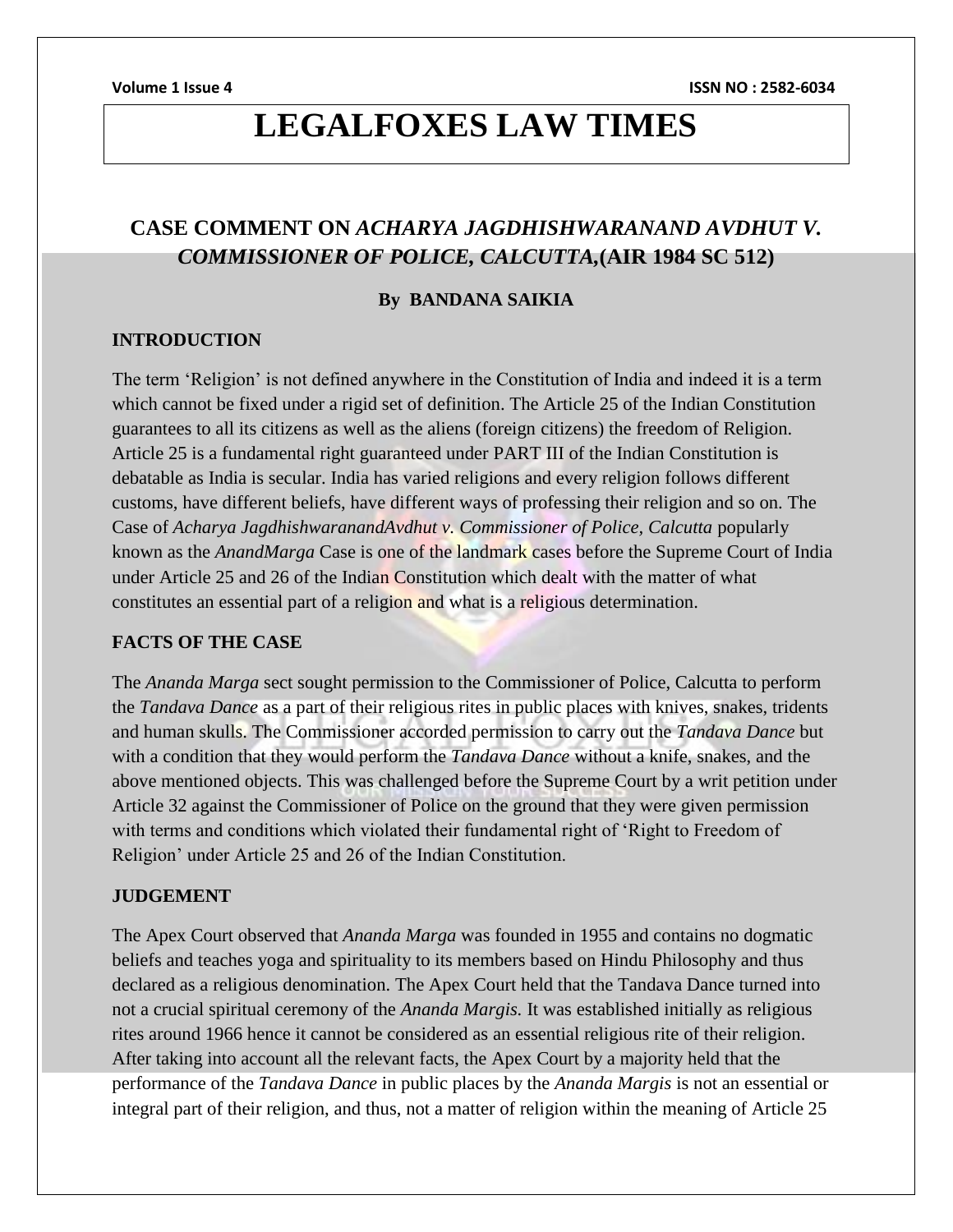and 26 of the Constitution and disallowance of them from carrying out processions with human skulls etc. were held valid as it harmed the 'public' order and 'morality'.

### **BACKGROUND OF THE CASE AND THE ISSUES DISCUSSED**

- The Petitioners tried to assert that the *Ananda Marga* was a religious order and that they itself have their religious practices, rites, rituals, and beliefs and that itself makes *Ananda Marga* a different religion. The Supreme Court asserted that *Ananda Marga* was not an institutionalized religion. The rationale behind this is inside the writings of the founder of the *Ananda Marga* based upon the essence of Hindu Philosophy and that the *Ananda Margis* have been *Saivities* that is a sect of the Hindus.
- The Court while considering the second issue as to whether *Ananda Marga* can be termed as a religious denomination of the Hindu Religion, the court took into consideration of the point noted in the case of *Commissioner Hindu Religious Endowments, Madras v. Sri LakshmindraThirthaSwamiar of Sri Shirur Mutt(AIR 1954 SC 282)* which laid that the words 'religious denomination' in Article 26 of the Constitution must take their color from the word 'religion' & if this is so, the expression 'religious denomination' must also satisfy three conditions:- It must be a collection of individuals who have a system of beliefs which are regarded as conductive to their spiritual well-being. Secondly, a common organization and thirdly a designation by a distinctive name. The court took the following rationale under A.26 and found that all the three conditions are satisfied in the present case and thus treated *Ananda Marga* as a 'religious denomination' under the Hindu Religion.

 $\triangleright$  The Supreme Court has the strength to decide what constitutes an important part of religion & whether a particular rite of observance is regarded as an essential rite of a religion. The court docket pointed out that the *Tandava Dance* changed into no longer universal as a crucial non-secular rite of the *Ananda Margis* when in 1955 the Ananda Marga order was first founded. The court held that even though *Tandava dance* has been prescribed as a spiritual rite for the fans of the *Ananda Marga*, it is not set up as an important practice that *Tandava dance* has to be performed in the public as a matter of religion. The court didn't accept the contention of the petitioner that the performance of *Tandava dance* in public was an essential religious right of the *Ananda Marga*.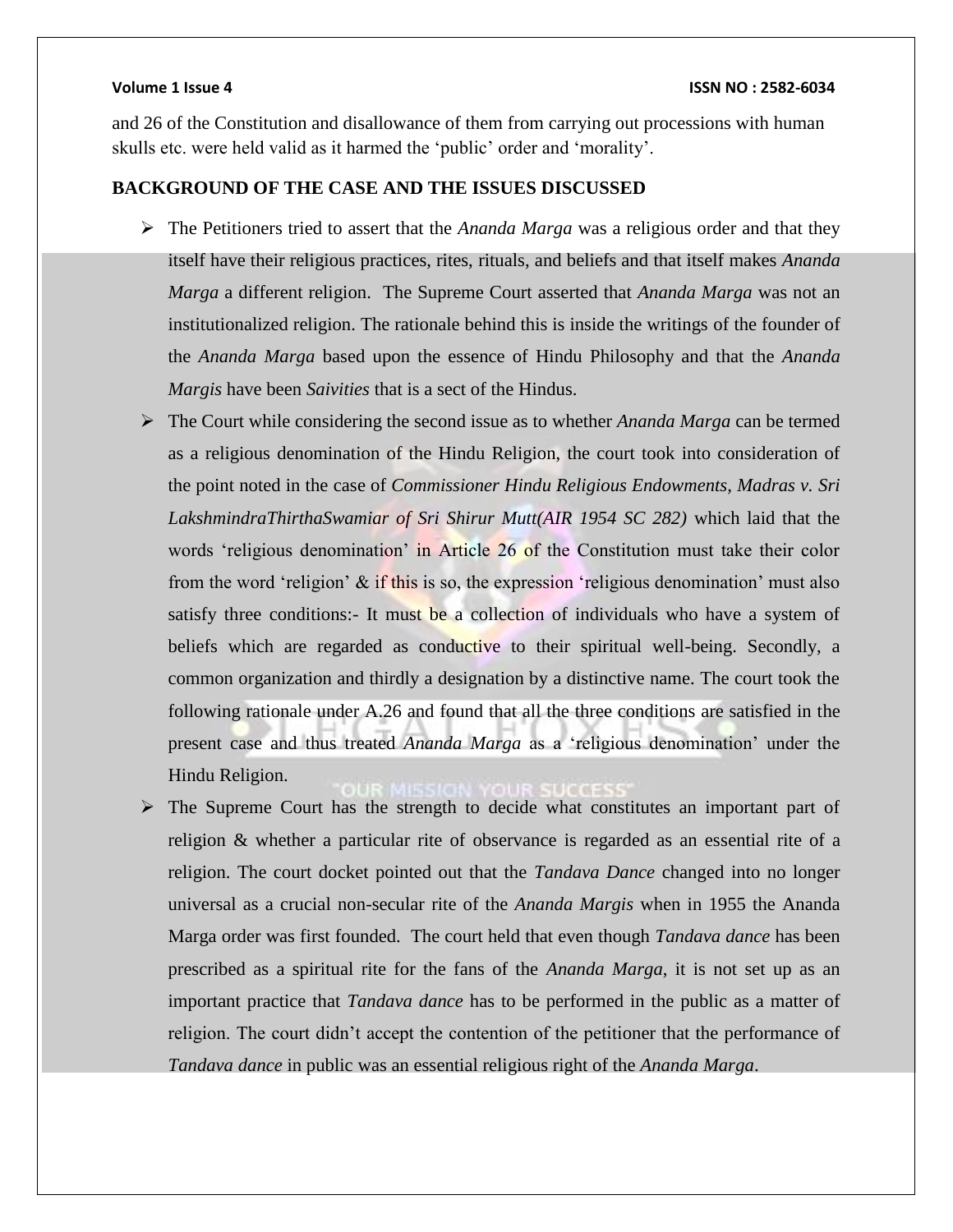$\triangleright$  The petitioners argued that the prohibitory order under sec. 144 of the CrPc was not valid on the ground that the commissioner reissued the order on a repetitive basis. The Court held that reissuing of order again and again was an abusive use of power provision to sec.144 (4).

### **ANALYSIS**

It was contended before the Apex Court by the Petitioner that one of the religious rites of the *Ananda Marga* faith was the *Tandava Dance* which becomes to be accomplished with a Skull, knife, and a Trishul. It was an essential religious practice required to be performed in public places during the procession of the *Ananda Marga* and any interference in their religious practice would amount to the violation of their right to freedom of religion under Article 25. The judges of the Court taking the stand that the allowance of such a practice to continuing without restrictions from the Commissioner of police would have created havoc in the society was totally reasonable. The point that is to be laid emphasis here is that the right to practice and propagate one's religious belief that is mentioned under Article 25(1) of the Indian Constitution is subjected to public order, morality and one has to bear in mind that one's right ends at the tip of the neighbor's nose. Allowing *Tandava dance* to be performed with such weapons and skulls caused disturbance of the public tranquility and public order. The SC's stand in this case of the order under s.144 of the Criminal Procedure Code (Cr.P.C.) stands to be correct. The orders under this section can never be intended to be issued with a permanent character. They are only mandated to be temporary in nature. Extension of the order on a repetitive basis amounted to the misuse or violation of the right.

The *Ananda Marga* case significantly raised some important questions about the legal regulation of the religion in India. One of the important questions that are raised in this case was how one could differentiate the religious from the secular. Another question that was put forth along with the previous question was what is a religion? I would here like to critically comment that the issues that are raised in the present case have highlighted the judicial inability to demarcate between the religious and the secular and its inability to decide what is a religion. The court has relied upon the principle of a precedent case and not only in this case but in many religious matters that come before the court, the court always has to rely upon the principle laid in some previous case dealing similar issues. I would say that the legislature and the judiciary should together take this matter into consideration and prepare a strict set of rules so that no new religious denomination can go against the norms of public law and order and if it tries to infringe such a law, it will lead to penalties. In such a context it becomes necessary to look into these aspects that have formed the basis of this judgement and the issues rose as they continue to reflect how the judiciary decides decisions in such matters. If we take into consideration of the temporary character of an order issued under s.144 of the Cr.P.C. the court here favored the petitioners stating that such an order issued under s.144 cannot be of a long-lasting nature. The